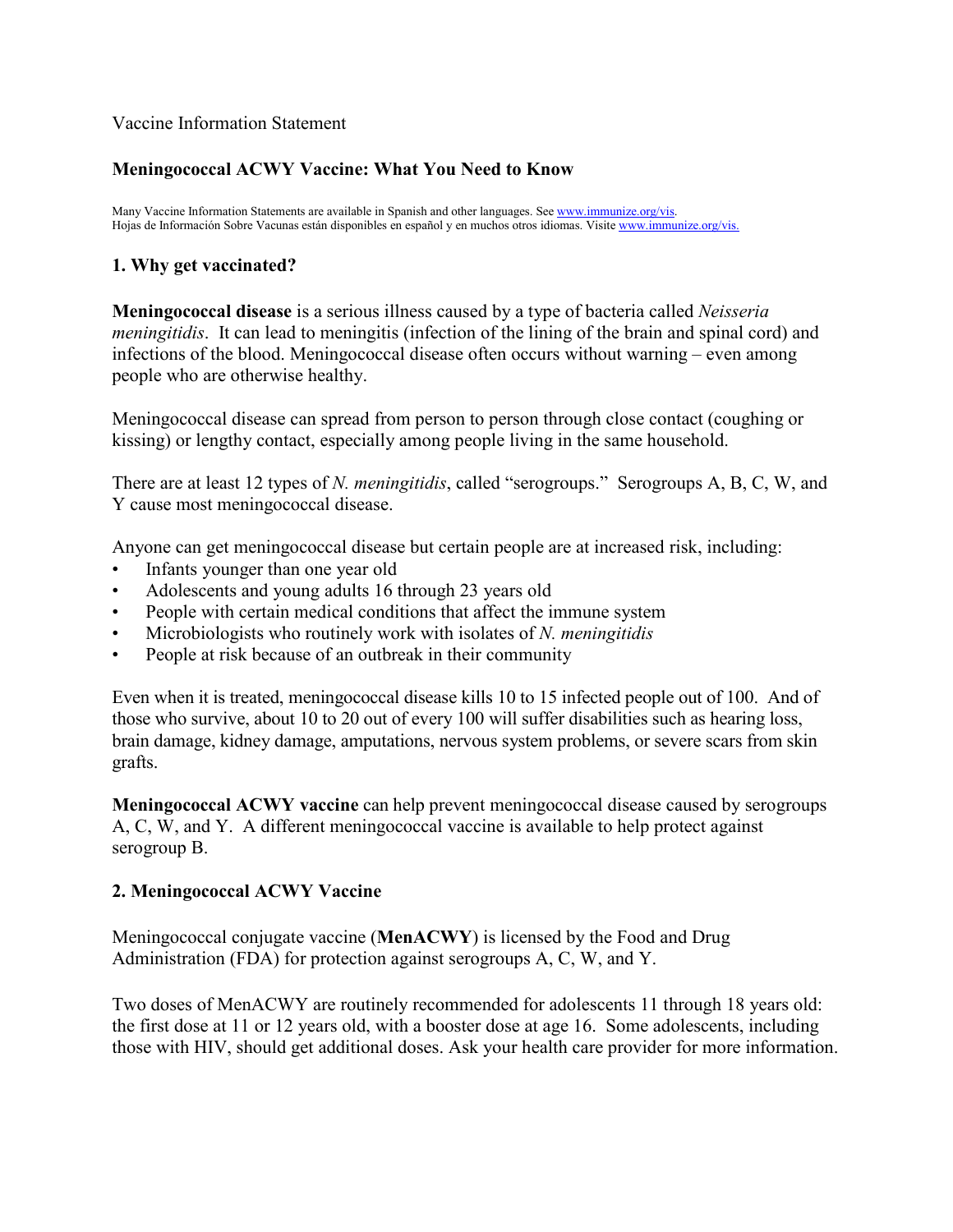In addition to routine vaccination for adolescents, MenACWY vaccine is also recommended for certain groups of people:

- People at risk because of a serogroup A, C, W, or Y meningococcal disease outbreak
- People with HIV
- Anyone whose spleen is damaged or has been removed, including people with sickle cell disease
- Anyone with a rare immune system condition called "persistent complement component deficiency"
- Anyone taking a drug called eculizumab (also called Soliris<sup>®</sup>)
- Microbiologists who routinely work with isolates of *N. meningitidis*
- Anyone traveling to, or living in, a part of the world where meningococcal disease is common, such as parts of Africa
- College freshmen living in dormitories
- U.S. military recruits

Some people need multiple doses for adequate protection. Ask your health care provider about the number and timing of doses, and the need for booster doses.

### **3. Some people should not get this vaccine**

Tell the person who is giving you the vaccine **if you have any severe, life-threatening allergies.** If you have ever had a life-threatening allergic reaction after a previous dose of meningococcal ACWY vaccine, or if you have a severe allergy to any part of this vaccine, you should not get this vaccine. Your provider can tell you about the vaccine's ingredients.

Not much is known about the risks of this vaccine for a pregnant woman or breastfeeding mother. However, pregnancy or breastfeeding are not reasons to avoid MenACWY vaccination. A pregnant or breastfeeding woman should be vaccinated if she is at increased risk of meningococcal disease.

If you have a mild illness, such as a cold, you can probably get the vaccine today. If you are moderately or severely ill, you should probably wait until you recover. Your doctor can advise you.

### **4. Risks of a vaccine reaction**

With any medicine, including vaccines, there is a chance of side effects. These are usually mild and go away on their own within a few days, but serious reactions are also possible.

As many as half of the people who get meningococcal ACWY vaccine have **mild problems** following vaccination, such as redness or soreness where the shot was given. If these problems occur, they usually last for 1 or 2 days.

A small percentage of people who receive the vaccine experience muscle or joint pains.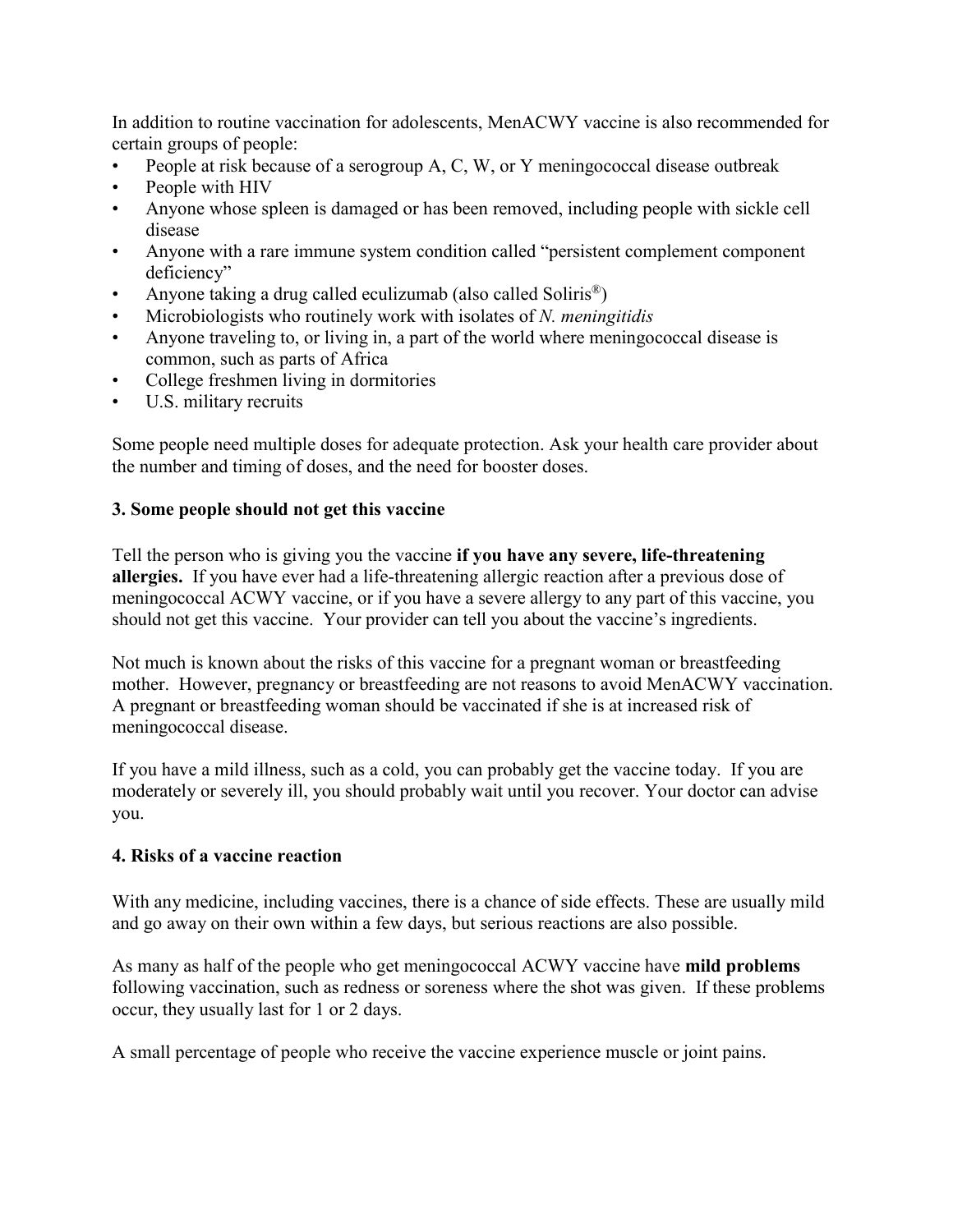## **Problems that could happen after any injected vaccine:**

- People sometimes faint after a medical procedure, including vaccination. Sitting or lying down for about 15 minutes can help prevent fainting, and injuries caused by a fall. Tell your doctor if you feel dizzy or lightheaded, or have vision changes.
- Some people get severe pain in the shoulder and have difficulty moving the arm where a shot was given. This happens very rarely.
- Any medication can cause a severe allergic reaction. Such reactions from a vaccine are very rare, estimated at about 1 in a million doses, and would happen within a few minutes to a few hours after the vaccination.

As with any medicine, there is a very remote chance of a vaccine causing a serious injury or death.

The safety of vaccines is always being monitored. For more information, visit: **[www.cdc.gov/vaccinesafety/](https://www.cdc.gov/vaccinesafety/)**

## **5. What if there is a serious reaction?**

## **What should I look for?**

Look for anything that concerns you, such as signs of a severe allergic reaction, very high fever, or unusual behavior.

Signs of a severe allergic reaction can include hives, swelling of the face and throat, difficulty breathing, a fast heartbeat, dizziness, and weakness – usually within a few minutes to a few hours after the vaccination.

### **What should I do?**

If you think it is a severe allergic reaction or other emergency that can't wait, call 9-1-1 and get to the nearest hospital. Otherwise, call your doctor.

Afterward, the reaction should be reported to the "Vaccine Adverse Event Reporting System" (VAERS). Your doctor should file this report, or you can do it yourself through the VAERS web site at **[www.vaers.hhs.gov](http://www.vaers.hhs.gov/)**, or by calling **1-800-822-7967**.

*VAERS does not give medical advice.*

### **6. The National Vaccine Injury Compensation Program**

The National Vaccine Injury Compensation Program (VICP) is a federal program that was created to compensate people who may have been injured by certain vaccines.